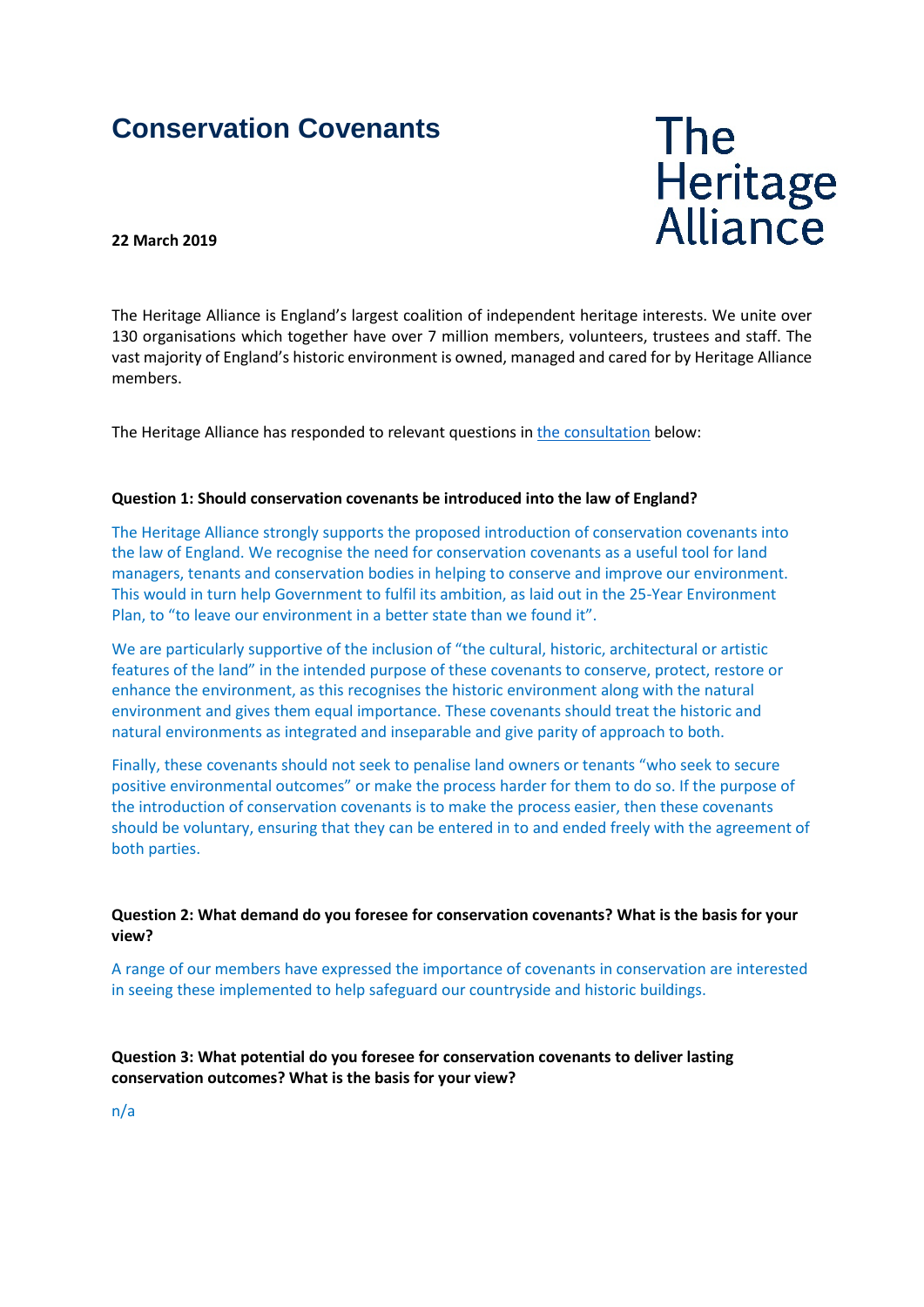#### **Question 4: What use would you make of conservation covenants?**

We support the National Trust's hope that it would be nominated as a responsible body, so that it would be able to make use of conservation covenants in appropriate cases.

**Question 5: What, if any, unintended consequences might there be? What is the basis for your view?**

We support the possible unintended consequences outlined in CPRE's response to this consultation.

## **Question 6: What changes, if any, to the Law Commission proposals do you consider necessary to make conservation covenants more effective tools?**

The Heritage Alliance largely supports the Law Commission proposals and the amendments suggested in this consultation.

However, we second the National Trust's concerns over the term 'public good' and its use in the legislation. We do not agree with the proposal for a separate test of public good.

## **Question 7a: Should tenants be able to enter into conservation covenants?**

Yes.

**Question 7b: If so, do you agree that the qualifying threshold for the remaining length of a lease should be set at a minimum of 15 years?**

**Question 7c: If not, what level would you set it at and why?**

## n/a

**Question 8a: Should tenants be required to secure the agreement of the freeholder before entering into a covenant?**

Yes.

**Question 8b: If not, what is the basis for your view?**

**Question 8c: Should freeholders be required to secure the consent of a tenant before entering into a covenant when the land affected is leased?**

#### Yes.

**Question 9a: Should public oversight provisions require responsible bodies to provide details of the location and headline conservation objectives of conservation covenants held by them?**

## Yes.

**Question 9b: If not, what would you propose and what is the basis of your proposed alternative?**